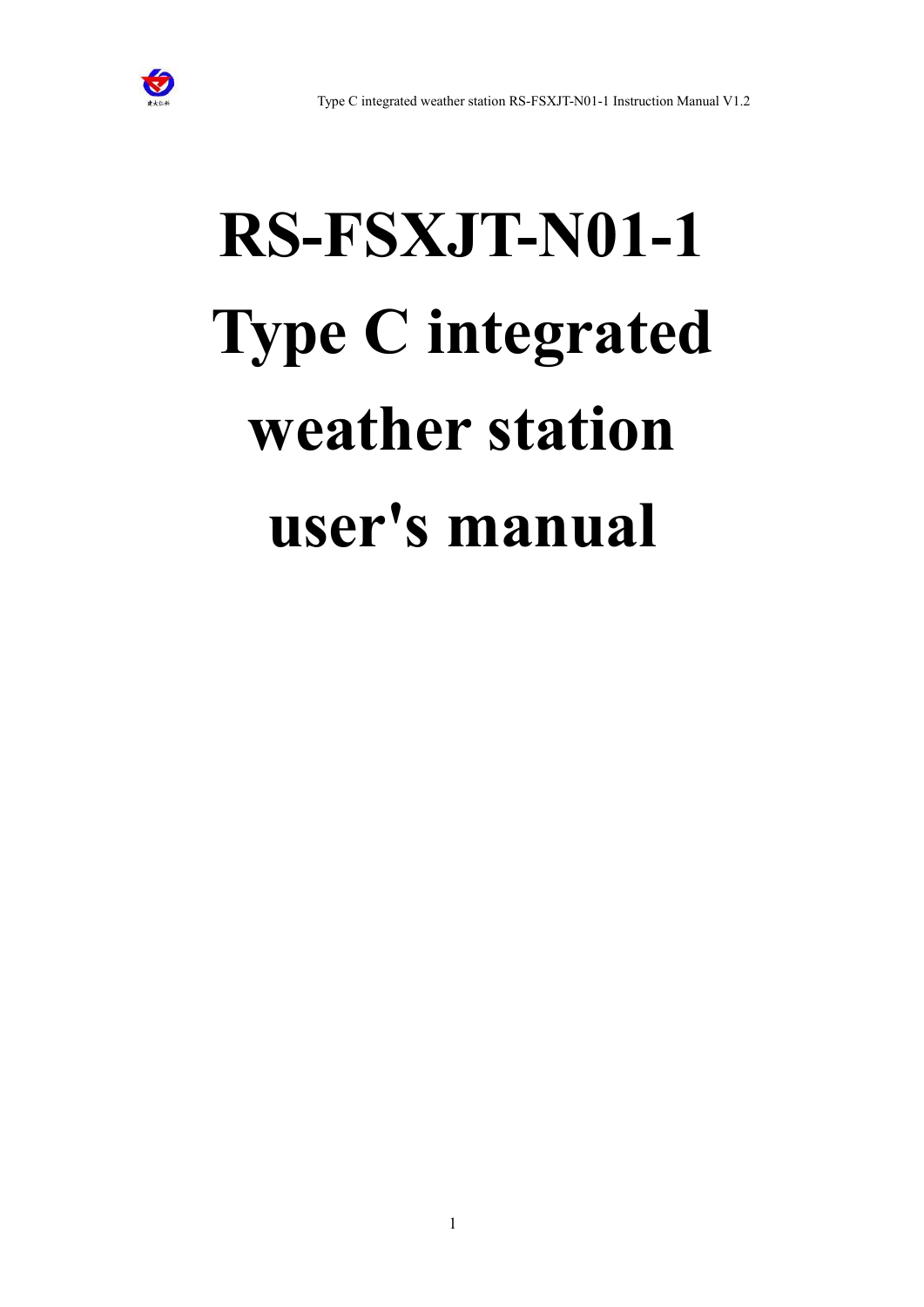

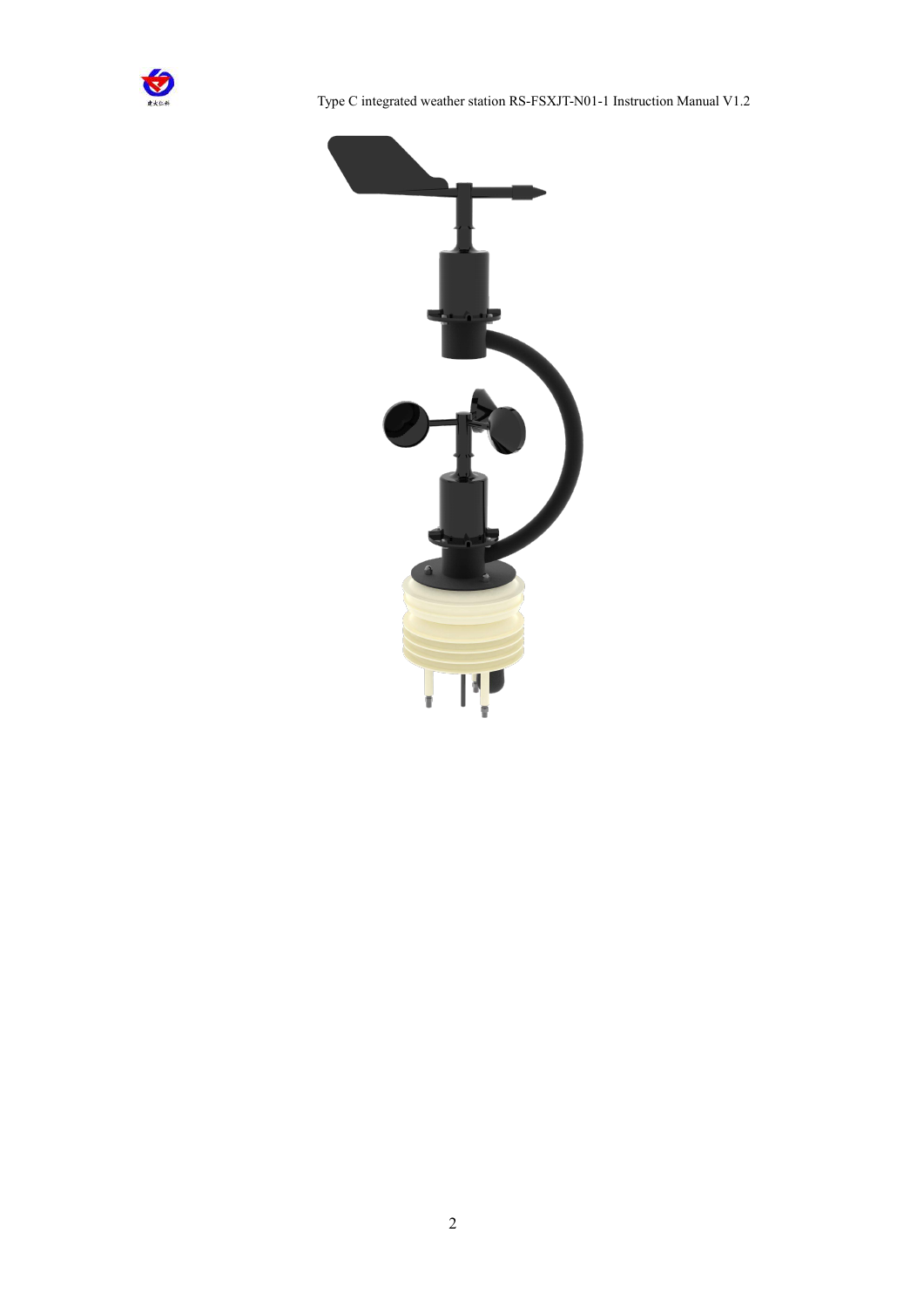

#### **Table of Contents**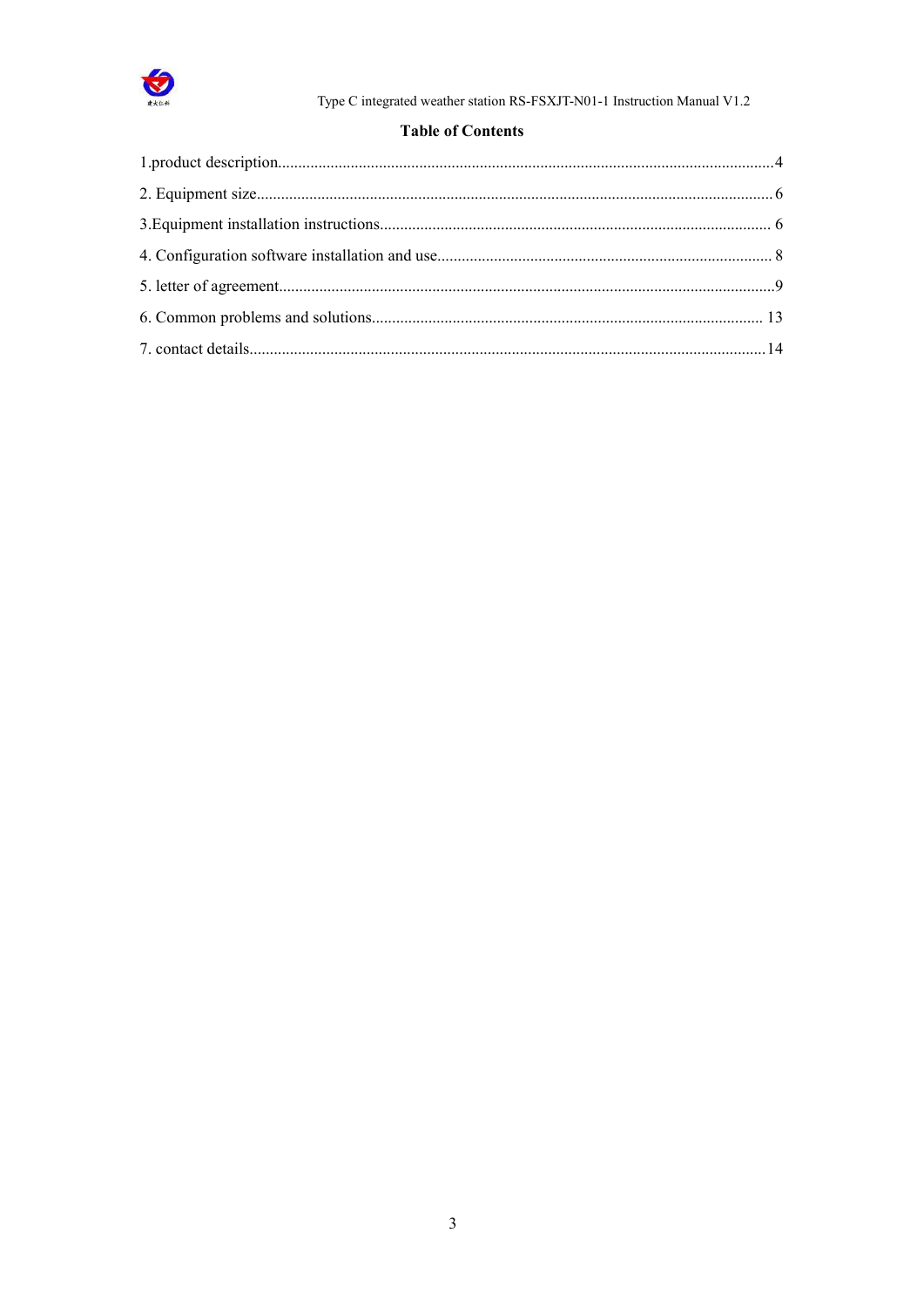

## <span id="page-3-0"></span>**1. product description**

## **1.1 product description**

The C-type integrated weather station can be widely used in environmental detection, integrating wind speed, wind direction, temperature and humidity, noise collection, PM2.5 and PM10, CO2, and atmospheric pressure. The equipment adopts standard MODBUS-RTU communication protocol and RS485 signal output. , The communication distance is up to 2000 meters, and the data can be uploaded to the customer's monitoring software or PLC configuration screen through 485 communication, and it also supports secondary development.

This product is widely used in various occasions that need to measure environmental temperature and humidity, noise, air quality, CO2, atmospheric pressure, etc. It is safe and reliable, beautiful in appearance, easy to install, and durable.

## **1.2 Features**

This product is small in size, light in weight, made of high-quality anti-ultraviolet materials, long service life, high-sensitivity probe, stable signal and high precision. The key components adopt imported components, which are stable and reliable, and have the characteristics of wide measurement range, good linearity, good waterproof performance, convenient use, easy installation, and long transmission distance.

1. The integrated design of multiple collection devices is adopted, which is easy to install.

2. Wind speed and direction structure and weight have been carefully designed and distributed respectively, with small moment of inertia and sensitive response

3. Noise collection, accurate measurement, the range is as high as 30dB~120dB.

4. PM2.5 and PM10 are collected at the same time, range: 0-1000ug/m3, resolution 1ug/m3,

unique dual-frequency data collection and automatic calibration technology, the consistency can reach  $\pm 10\%$ .

5. CO2 range: 0-5000ppm, resolution 1ppm.

6. Measure the environmental temperature and humidity, the measuring unit is imported from Switzerland, and the measurement is accurate.

7. Wide range 0-120Kpa air pressure range, applicable to various altitudes.

8. Using dedicated 485 circuit, stable communication,  $10~30V$  wide voltage range power supply.

| DC power supply (default) |             | 10-30VDC      |  |
|---------------------------|-------------|---------------|--|
| Maximum power             | RS485Output | 0.8W          |  |
| consumption               |             |               |  |
| Precision                 | Wind speed  | $\pm 0.3$ m/s |  |

#### **1.3 Main Specifications**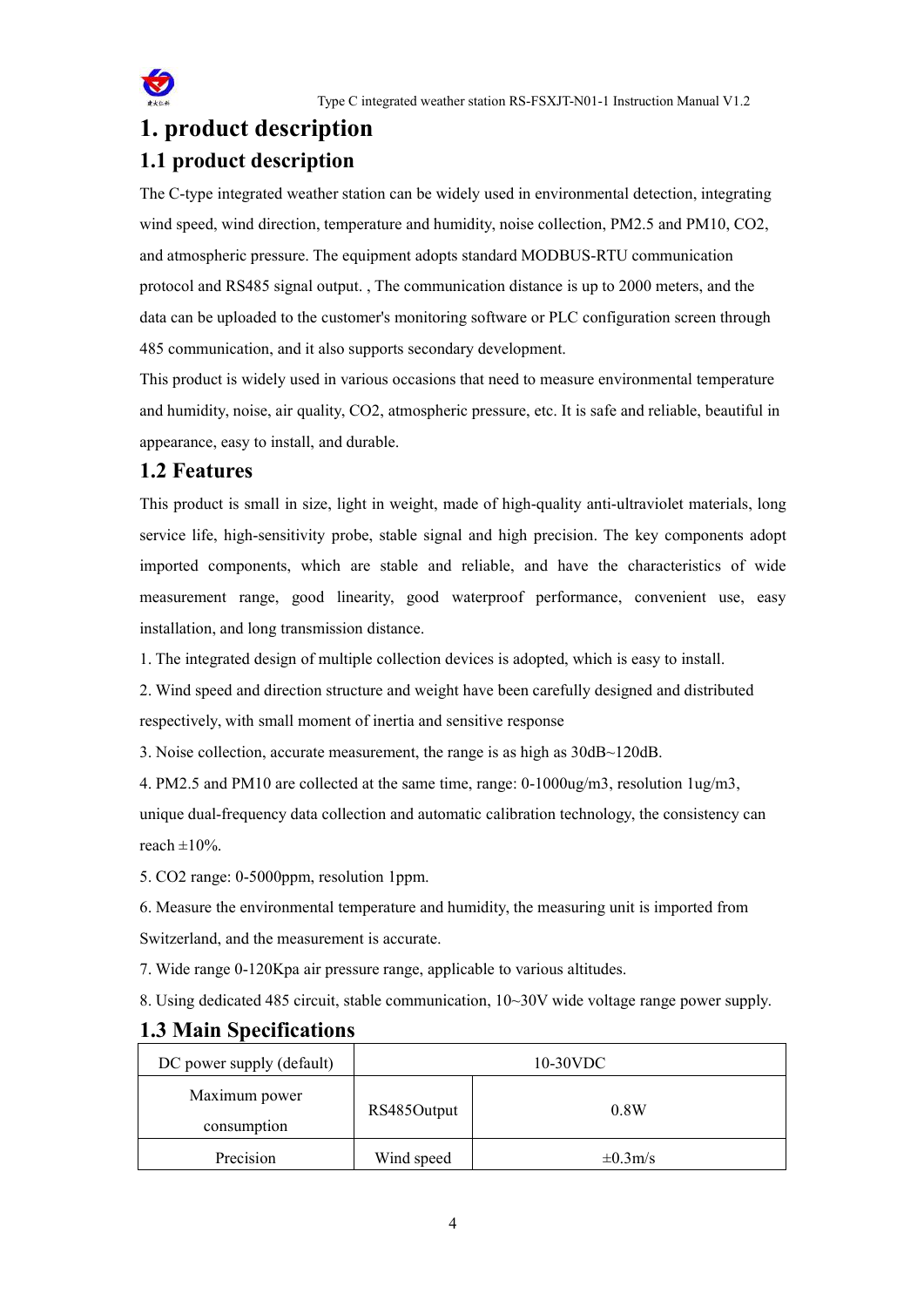

|                     | humidity        | $\pm$ 3%RH(60%RH,25°C)                                    |  |
|---------------------|-----------------|-----------------------------------------------------------|--|
|                     | temperature     | $\pm\,0.5\,^{\circ}\mathrm{C}$ (25 $^{\circ}\mathrm{C}$ ) |  |
|                     | Atmospheric     |                                                           |  |
|                     | pressure        | $\pm$ 0.15Kpa@25°C 75Kpa                                  |  |
|                     | noise           | ±3db                                                      |  |
|                     | PM10 PM2.5      | $\pm\,10\%$ (25°C)                                        |  |
|                     | CO <sub>2</sub> | $\pm$ (40ppm+3%F • S)(25°C)                               |  |
|                     | Wind speed      | $0 - 70m/s$                                               |  |
|                     | wind direction  | 8 directions                                              |  |
|                     | humidity        | 0%RH~99%RH                                                |  |
|                     | temperature     | $-40^{\circ}$ C $\sim$ +80 $^{\circ}$ C                   |  |
| Range               | Atmospheric     |                                                           |  |
|                     | pressure        | 0-120Kpa                                                  |  |
|                     | noise           | $30dB - 120dB$                                            |  |
|                     | PM10 PM2.5      | $0\mbox{-}1000$ ug/m3                                     |  |
|                     | CO <sub>2</sub> | 0-5000ppm                                                 |  |
|                     | temperature     | ≤ 0.1 °C/y                                                |  |
|                     | humidity        | $≤1\%y$                                                   |  |
|                     | Atmospheric     | $-0.1$ Kpa/y                                              |  |
| Long-term stability | pressure        |                                                           |  |
|                     | noise           | $\leq$ 3db/y                                              |  |
|                     | PM10 PM2.5      | $\leqslant$ 1%/y                                          |  |
|                     | CO <sub>2</sub> | ${\leq}1\%/{\rm y}$                                       |  |
|                     | Wind speed      | $\leq 0.5s$                                               |  |
|                     | wind direction  | $\leq 0.5s$                                               |  |
|                     | Temperature     |                                                           |  |
|                     | and humidity    | $\leq 1s$                                                 |  |
|                     | Light intensity | ${\leq}0.1\mathrm{s}$                                     |  |
| Response time       | Atmospheric     |                                                           |  |
|                     | pressure        | $\leq 1s$                                                 |  |
|                     | noise           | $\leqslant$ ls                                            |  |
|                     | PM10 PM2.5      | $≤90S$                                                    |  |
|                     | CO <sub>2</sub> | ${\leq}90{\rm S}$                                         |  |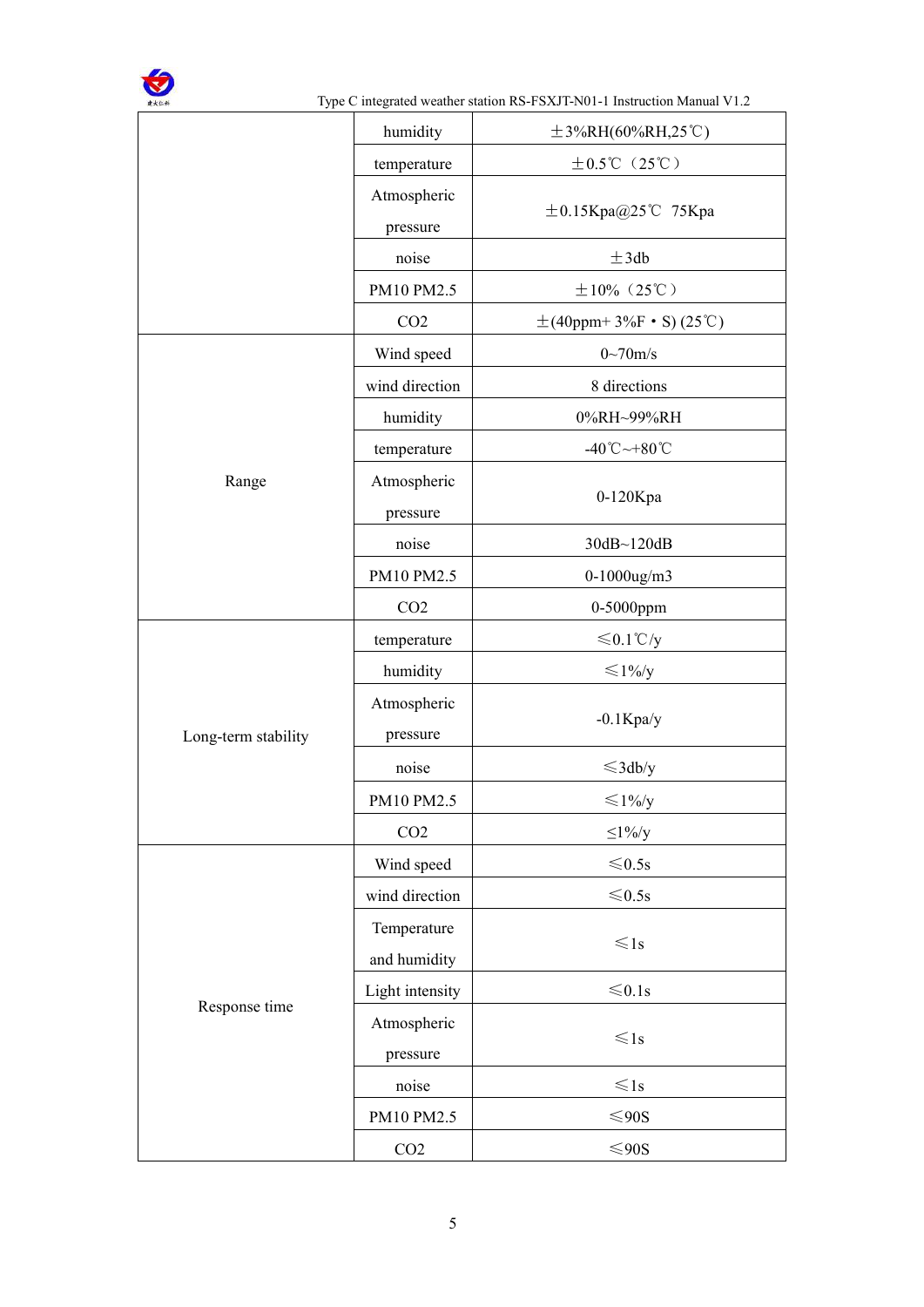

| output signal |                   |                 | RS485 Output |                        | RS485(Standard Modbus communication    |  |  |  |
|---------------|-------------------|-----------------|--------------|------------------------|----------------------------------------|--|--|--|
|               |                   |                 |              |                        | protocol)                              |  |  |  |
|               | 1.4 product model |                 |              |                        |                                        |  |  |  |
| RS-           |                   |                 |              |                        | Company code                           |  |  |  |
|               | FSXJT-            |                 |              |                        | Integrated weather station             |  |  |  |
|               |                   | N <sub>01</sub> |              |                        | 485 communication (standard Modbus-RTU |  |  |  |
|               |                   |                 |              | protocol)              |                                        |  |  |  |
|               |                   |                 |              | C-type one-piece shell |                                        |  |  |  |

<span id="page-5-0"></span>Note: If PM element is selected, CO2 element cannot be selected, and both cannot be selected at

the same time.

## **2. Equipment size**



Equipment size drawing (unit: mm)

Dimension drawing of sleeve equipment (unit: mm)

## <span id="page-5-1"></span>**3. Equipment installation instructions**

## **3.1 Inspection before equipment installation**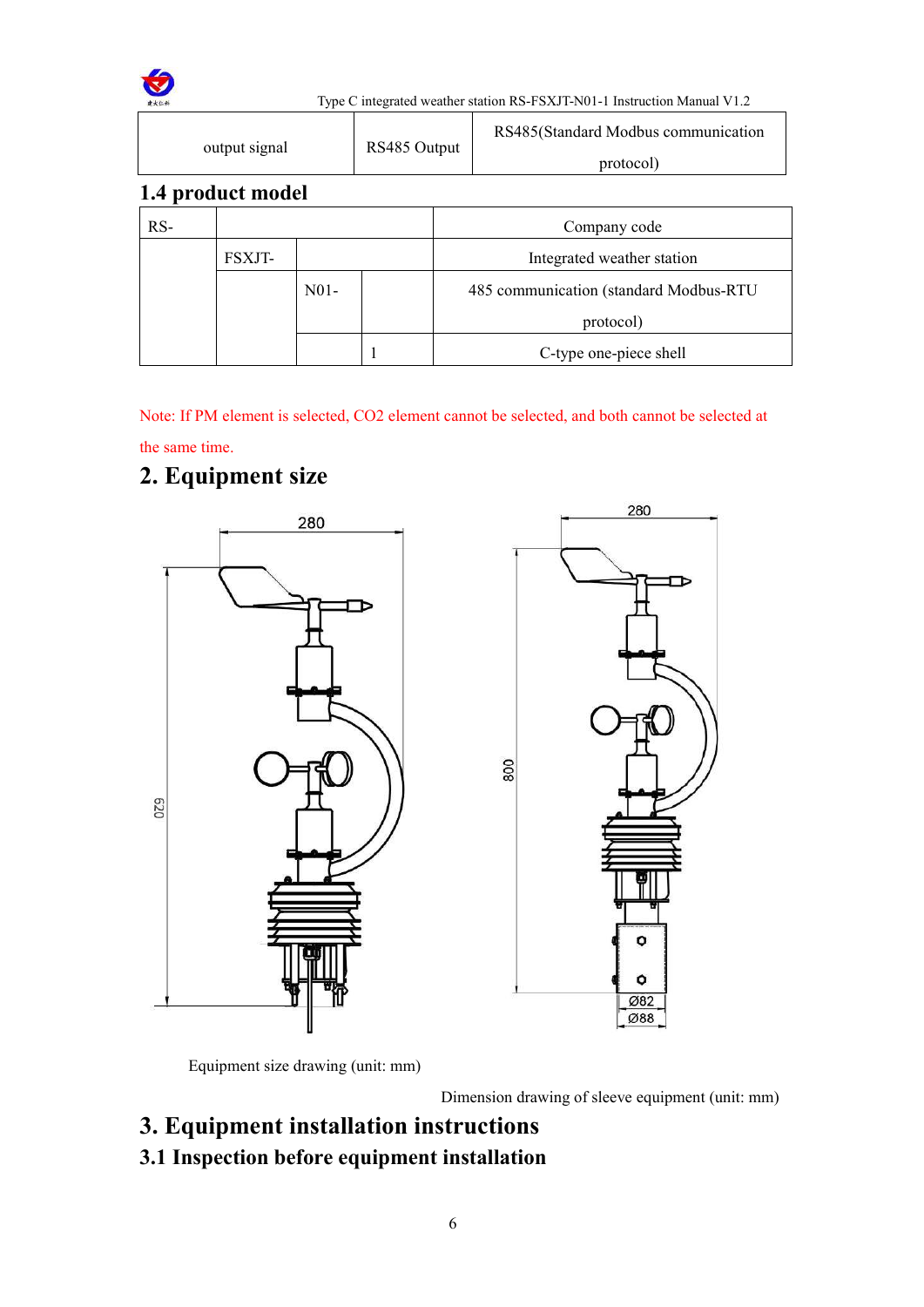

Equipment List:

- 1. One C type integrated weather station equipment
- 2. A pack of mounting screws
- 3.2m pole and sleeve (optional)
- 4. Warranty card, certificate of conformity

#### **3.2 Interface Description**

The wide voltage power input range is 10~30V. When wiring the 485 signal line, pay attention to the two lines A and B not to be reversed, and the addresses of multiple devices on the bus must not conflict.

|               | Thread color | Description                      |
|---------------|--------------|----------------------------------|
|               |              | Positive power supply $(10-30V)$ |
| power supply  | brown        | DC)                              |
|               | black        | Power negative                   |
|               | green        | $485-A$                          |
| Communication | blue         | $485-B$                          |

#### **3.3 485 Field wiring instructions**

When multiple 485 devices are connected to the same bus, there are certain requirements for on-site wiring. For details, please referto the "485 Device Field Wiring Manual" in the data package.

#### **3.4installation method**

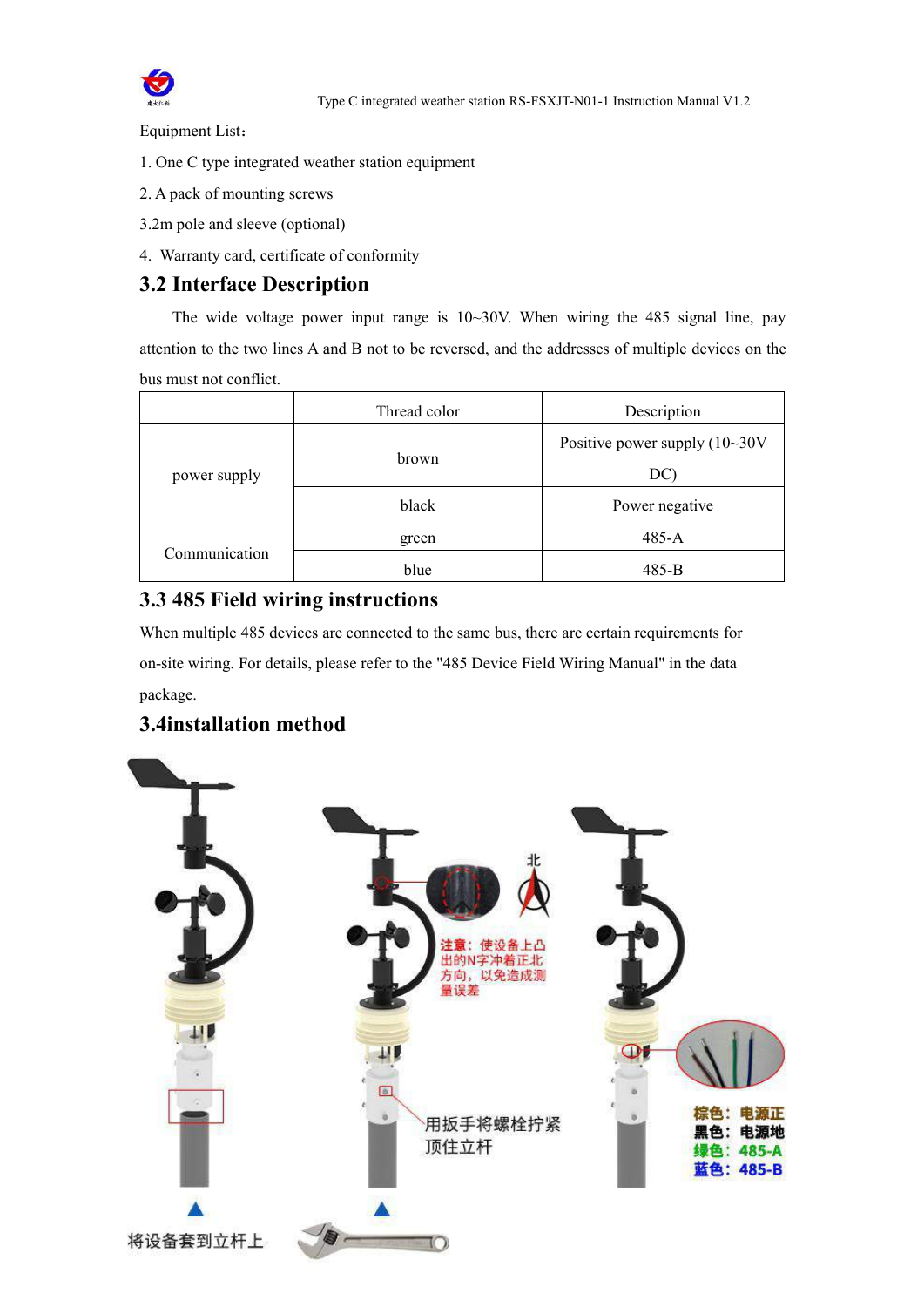

## <span id="page-7-0"></span>**4. Configuration software installation and use 4.1 Software selection**

Open the data package, select "Debugging software" --- "485 parameter configuration software",

find "485 parameter configuration tool" Just open it.

#### **4.2 parameter settings**

① . Select the correct COM port (check the COM port in "My Computer — Properties — Device Manager—Port"). The following figure lists the driver names of several different 485 converters.



② Connect only one device alone and power it on, click the test baud rate of the software, the software will test the baud rate and address of the current device, the default baud rate is 4800bit/s, and the default address is 0x01.

③. Modify the address and baud rate according to the needs of use, and at the same time, you can query the current function status of the device.

④. If the test is unsuccessful, please recheck the equipment wiring and 485 driver installation.

| <b>◆ 485参数配置工具V3.0</b>               |                                                                  | 23<br>回<br>$\frac{1}{2}$ |
|--------------------------------------|------------------------------------------------------------------|--------------------------|
| 串口号<br>测试波特率<br>COM3<br>$\mathbf{v}$ | 设备地址<br>设备波特率<br>查询<br>设置<br>4800<br>$\vert$ 1                   | 设置<br>查询                 |
| 单温度   温湿度                            | 温湿度类   水漫 烟感  红外   光照度类   气体类   风速 风向   土壤     气象传感器             |                          |
| 温度                                   | $\Sigma\!$<br>测试结果<br>设备地址: 1 波特率: 4800<br>$\rm \tilde{C}$<br>确定 |                          |
|                                      |                                                                  |                          |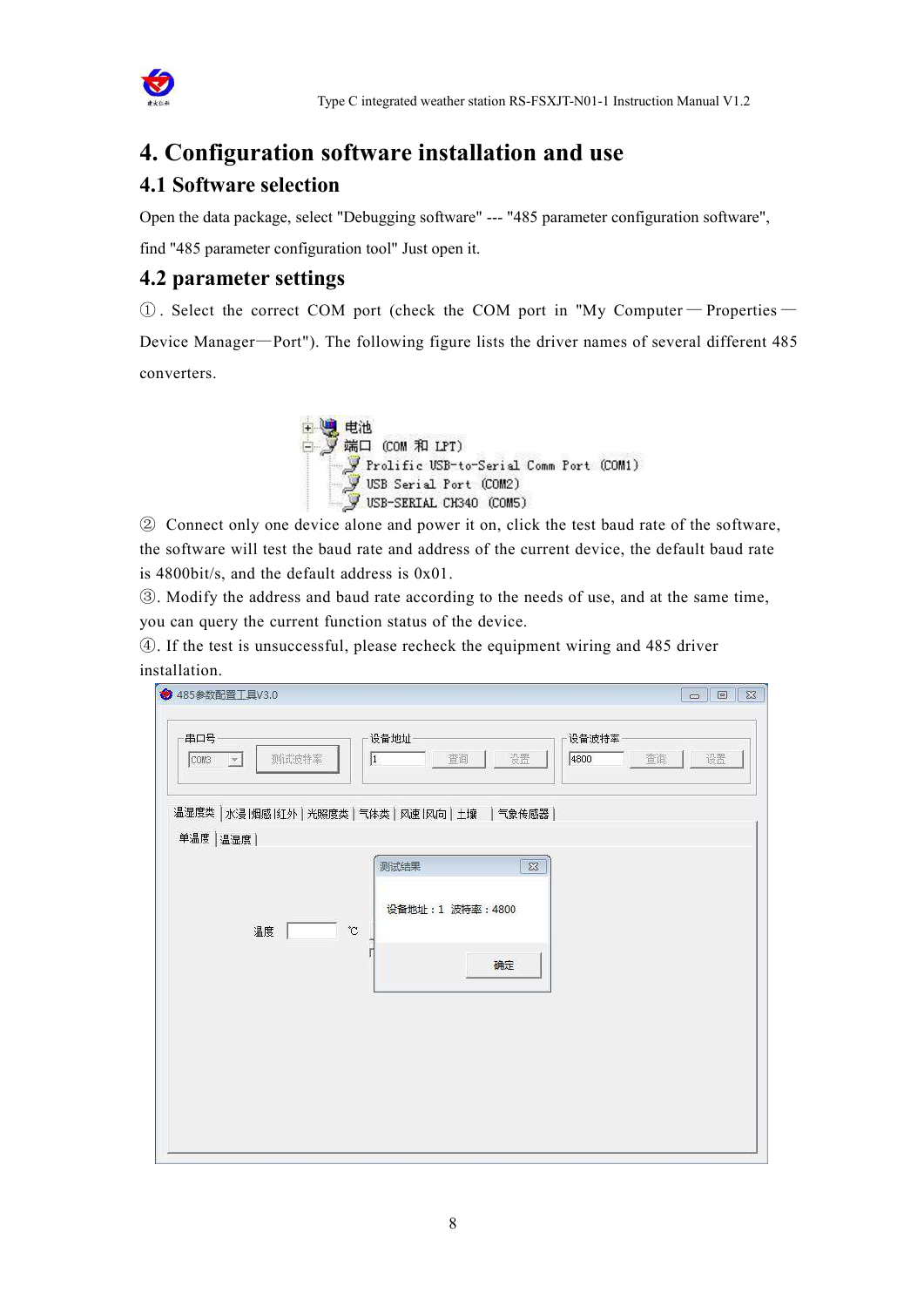

## <span id="page-8-0"></span>**5. letter of agreement**

### **5.1 Basic communication parameters**

| Code           | 8-bit binary                                                          |  |  |  |  |
|----------------|-----------------------------------------------------------------------|--|--|--|--|
| Data bit       | 8-bit                                                                 |  |  |  |  |
| Parity bit     | no                                                                    |  |  |  |  |
| Stop bit       | l person                                                              |  |  |  |  |
| Error checking | CRC (Redundant Cyclic Code)                                           |  |  |  |  |
|                | 2400 bit/s, 4800 bit/s, 9600 bit/s can be set, the factory default is |  |  |  |  |
| Baud rate      | $4800$ hit/s                                                          |  |  |  |  |

#### **5.2 Data frame format definition**

Using Modbus-RTU communication protocol, the format is as follows:

Initial structure  $\geq 4$  bytes of time

Address  $code = 1 byte$ 

Function  $code = 1 byte$ 

Data area  $=$  N bytes

Error check = 16-bit CRC code

Time to end structure  $\geq 4$  bytes

Address code: the starting address of the transmitter, which is unique in the communication network (factory default 0x01).

Function code: The command function instruction issued by the host, this transmitter only uses function code 0x03 (read register data).

Data area: The data area is the specific communication data, pay attention to the high byte of the 16bits data first!

CRC code: two-byte check code.

Host query frame structure:

| address | function | Register start | Register length | Check code | Check code high |
|---------|----------|----------------|-----------------|------------|-----------------|
| code    | code     | address        |                 | low byte   | byte            |
| l byte  | l byte   | 2byte          | 2byte           | 1 byte     | 1 bvte          |

Slave machine response frame structure:

| address | function | Number of   | Data area | Data area | Data N | Check code low | Check code |
|---------|----------|-------------|-----------|-----------|--------|----------------|------------|
| code    | code     | valid bytes |           | two       | area   | byte           | high byte  |
| 1byte   | 1byte    | 1byte       | 2byte     | 2byte     | 2byte  | 1bvte          | 1byte      |

## **5.3 Communication register address description**

The contents of the register are shown in the following table (support  $03/04$  function code):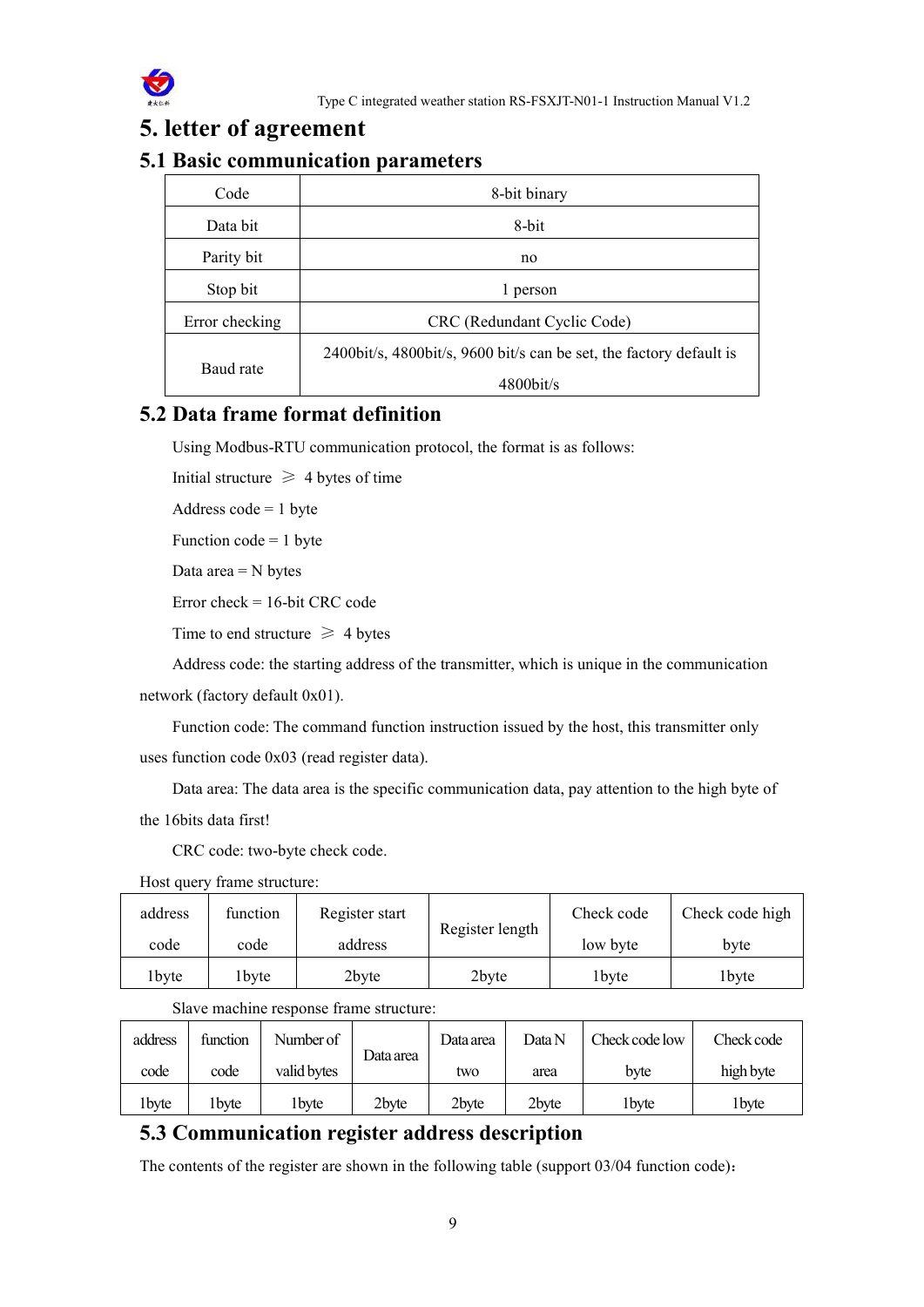

| Register<br>address | PLC or<br>configuration<br>address | content                                                                        | operati<br>ng | Definition description                                                                                                                                     |
|---------------------|------------------------------------|--------------------------------------------------------------------------------|---------------|------------------------------------------------------------------------------------------------------------------------------------------------------------|
| 500                 | 40501                              | Wind speed value                                                               | Read<br>only  | 10 times the actual value                                                                                                                                  |
| 501                 | 40502                              | Wind force                                                                     | Read<br>only  | Actual value<br>(The wind level value<br>corresponding to the current<br>wind speed)                                                                       |
| 502                 | 40503                              | Wind direction (0-7 files)                                                     | Read<br>only  | Actual value (the direction of<br>true north is 0, the value is<br>increased clockwise, and the<br>value of true east is 2)                                |
| 503                 | 40504                              | Wind direction $(0-360^\circ)$                                                 | Read<br>only  | Actual value (the direction of<br>true north is $0^{\circ}$<br>and the<br>degree increases clockwise,<br>and the direction of true east is<br>$90^\circ$ ) |
| 504                 | 40505                              | Humidity value                                                                 | Read<br>only  | 10 times the actual value                                                                                                                                  |
| 505                 | 40506                              | Temperature value                                                              | Read<br>only  | 10 times the actual value                                                                                                                                  |
| 506                 | 40507                              | Noise value                                                                    | Read<br>only  | 10 times the actual value                                                                                                                                  |
| 507                 | 40508                              | PM2.5 value (if CO2 type<br>device is selected, this register<br>is CO2 value) | Read<br>only  | Actual value                                                                                                                                               |
| 508                 | 40509                              | PM10 value (if CO2 type<br>equipment is selected, this<br>register is empty)   | Read<br>only  | Actual value                                                                                                                                               |
| 509                 | 40510                              | Atmospheric pressure value<br>(unit Kpa,)                                      | Read<br>only  | 10 times the actual value                                                                                                                                  |

## **5.4 Communication protocol example and explanation**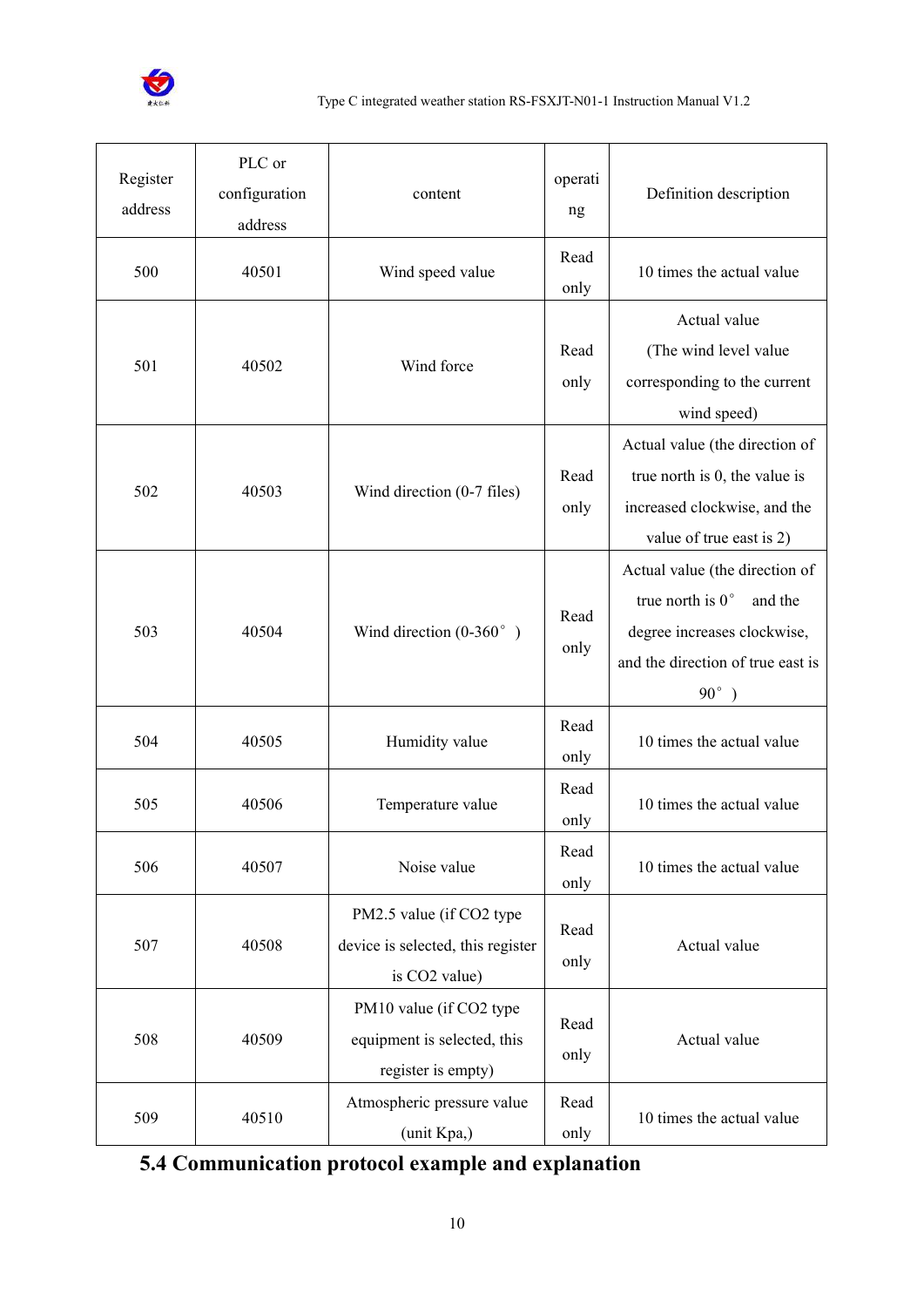

## **5.4.1Example: Read the real-time wind speed value of the transmitter device (address 0x01)**

| Interrogation frame |  |
|---------------------|--|
|---------------------|--|

| address | function | starting address | Data length  | Check<br>code | Check code |
|---------|----------|------------------|--------------|---------------|------------|
| code    | code     |                  |              | low byte      | high byte  |
| 0x01    | 0x03     | 0xF4<br>0x01     | 0x00<br>0x01 | 0xC4          | 0x04       |

#### Reply frame

| function<br>address<br>code<br>code | Returns<br>the<br>number of valid<br>bytes | Wind speed<br>value | Check<br>code<br>low byte | Check<br>code<br>high byte |
|-------------------------------------|--------------------------------------------|---------------------|---------------------------|----------------------------|
| 0x03<br>0x01                        | 0x02                                       | 0x00<br>0x7D        | 0x78                      | 0x65                       |

Real-time wind speed calculation:

Wind speed: 007D (hexadecimal) =  $125$  => wind speed =  $12.5$  m/s

## **5.4.2Example: Read the wind direction value of the transmitter device (address 0x01)**

Interrogation frame

| address | function | starting address | Data length  | Check<br>code | Check code |
|---------|----------|------------------|--------------|---------------|------------|
| code    | code     |                  |              | low byte      | high byte  |
| 0x01    | 0x03     | 0x01<br>0xF6     | 0x00<br>0x01 | 0x65          | 0xC4       |

Reply frame

| address<br>code | function<br>code | Returns<br>the<br>number of valid<br>bytes | Wind direction<br>value | $\mathsf{C}\mathsf{heck}$<br>code<br>low byte | Check<br>code<br>high byte |
|-----------------|------------------|--------------------------------------------|-------------------------|-----------------------------------------------|----------------------------|
| 0x01            | 0x03             | 0x02                                       | 0x02<br>0x00            | 0x39                                          | 0x85                       |

Wind direction calculation:

Wind direction: 0002 (hexadecimal) =  $2 \implies$  wind direction = east wind

## **5.4.3Example: Read the temperature and humidity value of the transmitter device (address 0x01)**

Interrogation frame

|      |      |               |           | address cod   function cod   starting add   Data length   Check code 1   Check code |           |
|------|------|---------------|-----------|-------------------------------------------------------------------------------------|-----------|
| e    | e    | ress          |           | ow byte                                                                             | high byte |
| 0x01 | 0x03 | $0x01$ $0xF8$ | 0x0000x02 | 0x44                                                                                | 0x06      |

Response frame (for example, the temperature is -10.1℃ and the humidity is 65.8%RH)

| address<br>Check<br>$\cap$ heck<br>Humidity v<br>code<br>action<br>remperatur<br>Number<br>code<br>- of |
|---------------------------------------------------------------------------------------------------------|
|---------------------------------------------------------------------------------------------------------|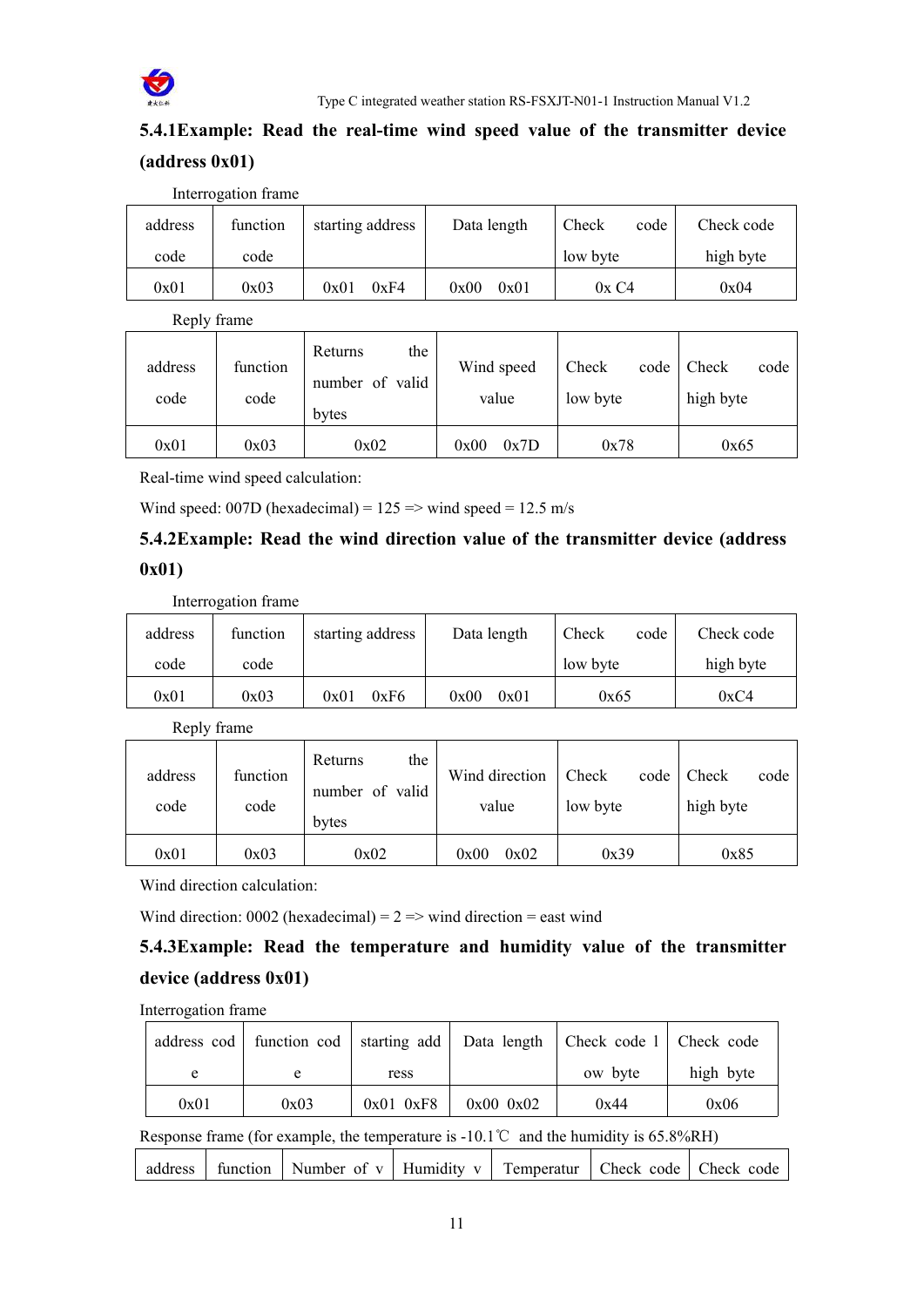

| code | code | alid bytes | alue          | e value       | byte<br>low | high byte |
|------|------|------------|---------------|---------------|-------------|-----------|
| 0x01 | 0x03 | 0x04       | $0x02$ $0x92$ | $0xFF$ $0x9B$ | 0x5A        | 0x3D      |

Temperature: upload in the form of complement code when the temperature is lower than 0℃

0xFF9B (hexadecimal) =  $-101$  => temperature =  $-10.1$ °C

humidity:

<span id="page-11-0"></span>0x0292 (hexadecimal) =  $658$  => humidity =  $65.8\%$ RH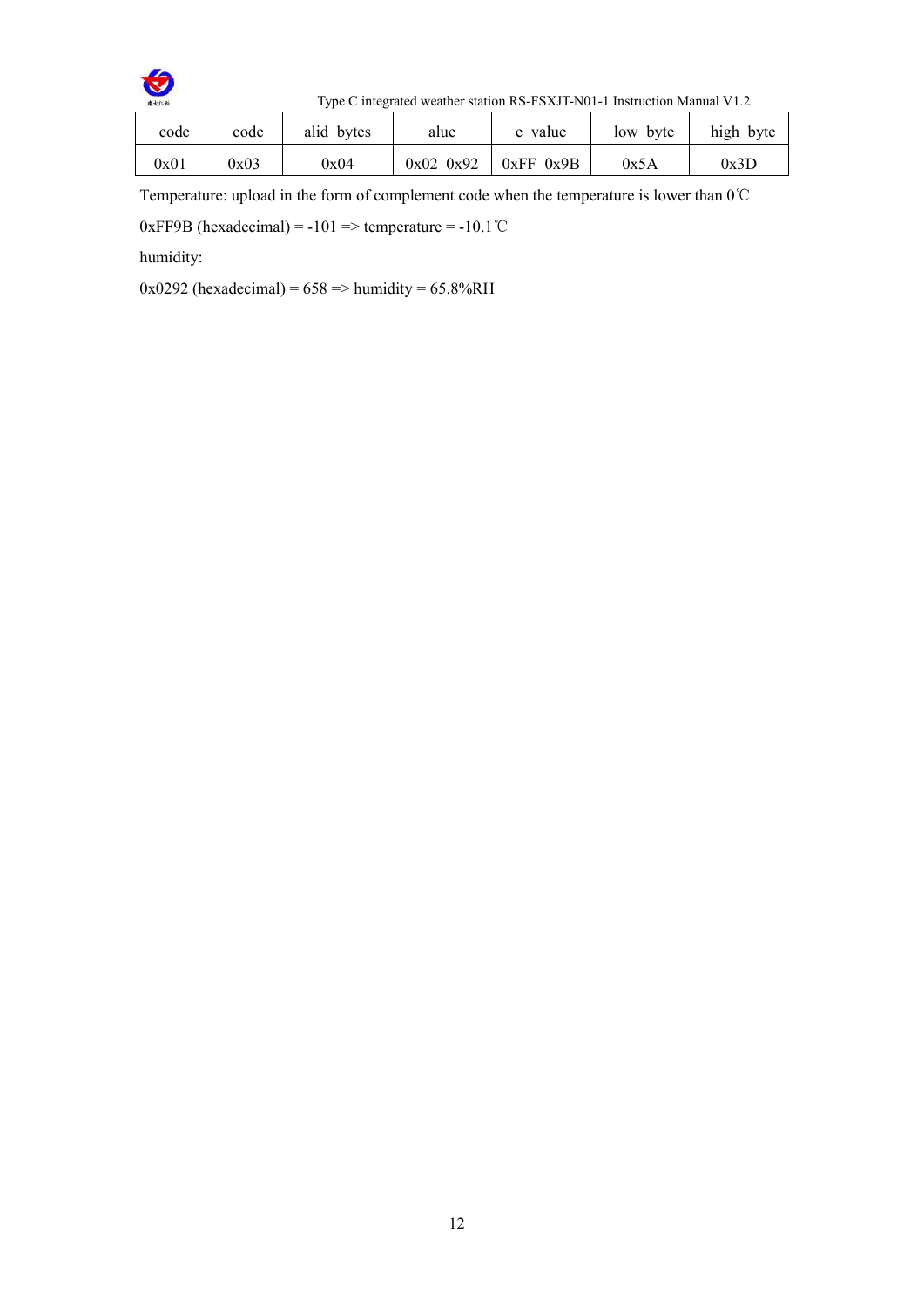

#### **6. Common problems and solutions**

#### **The device cannot connect to the PLC or computer**

possible reason:

1) The computer has multiple COM ports, and the selected port is incorrect.

2) The device address is wrong, or there are devices with duplicate addresses (the factory defaults are all 1).

3) The baud rate, check method, data bit, stop bit are wrong.

4) The host polling interval and waiting response time are too short, and both need to be set above 200ms.

5) The 485 bus is disconnected, or the A and B wires are connected reversely.

6) If the number of equipment is too much or the wiring is too long, power supply should be

nearby, add 485 booster, and add  $120 \Omega$  terminal resistance at the same time.

7) The USB to 485 driver is not installed or damaged.

8) The equipment is damaged.